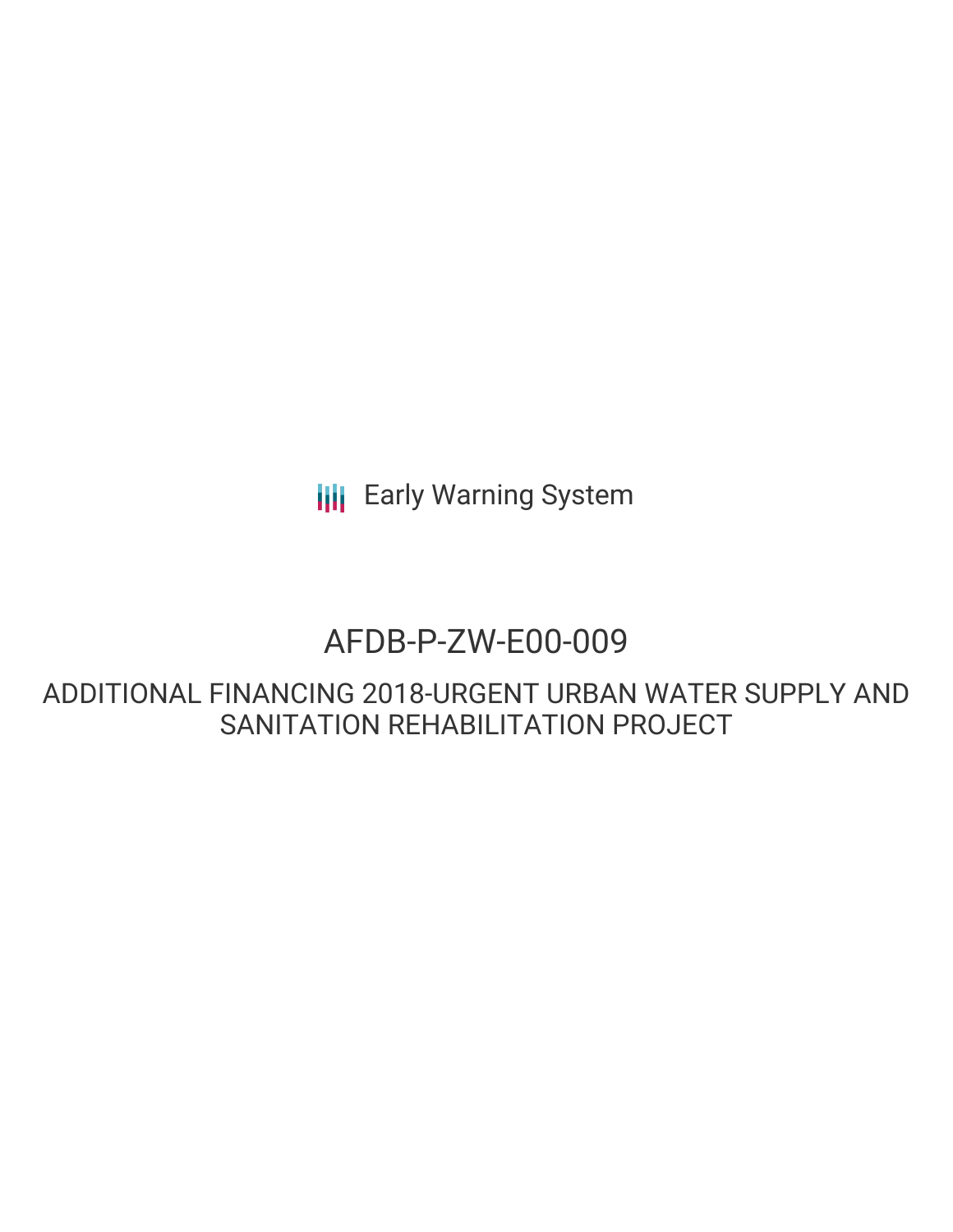

## **Quick Facts**

| <b>Countries</b>              | Zimbabwe                                   |
|-------------------------------|--------------------------------------------|
| <b>Financial Institutions</b> | African Development Bank (AFDB)            |
| <b>Status</b>                 | Approved                                   |
| <b>Bank Risk Rating</b>       | U                                          |
| <b>Voting Date</b>            | 2018-02-15                                 |
| <b>Borrower</b>               | Ministry of Environment, Water and Climate |
| <b>Sectors</b>                | <b>Water and Sanitation</b>                |
| <b>Project Cost (USD)</b>     | $$1.25$ million                            |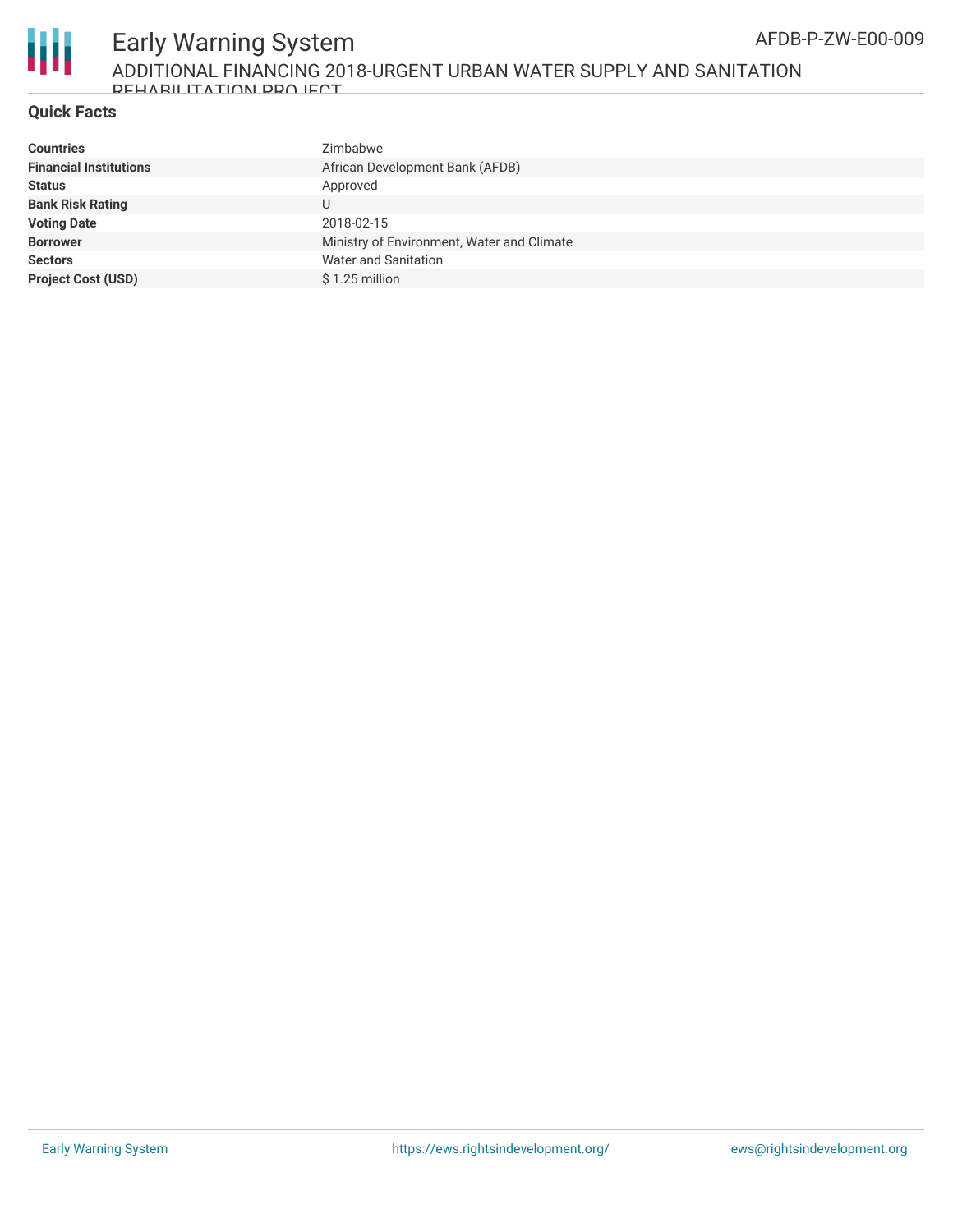

Early Warning System ADDITIONAL FINANCING 2018-URGENT URBAN WATER SUPPLY AND SANITATION DEHABILITATION DDO IECT

## **Project Description**

Project description not provided at the time of disclosure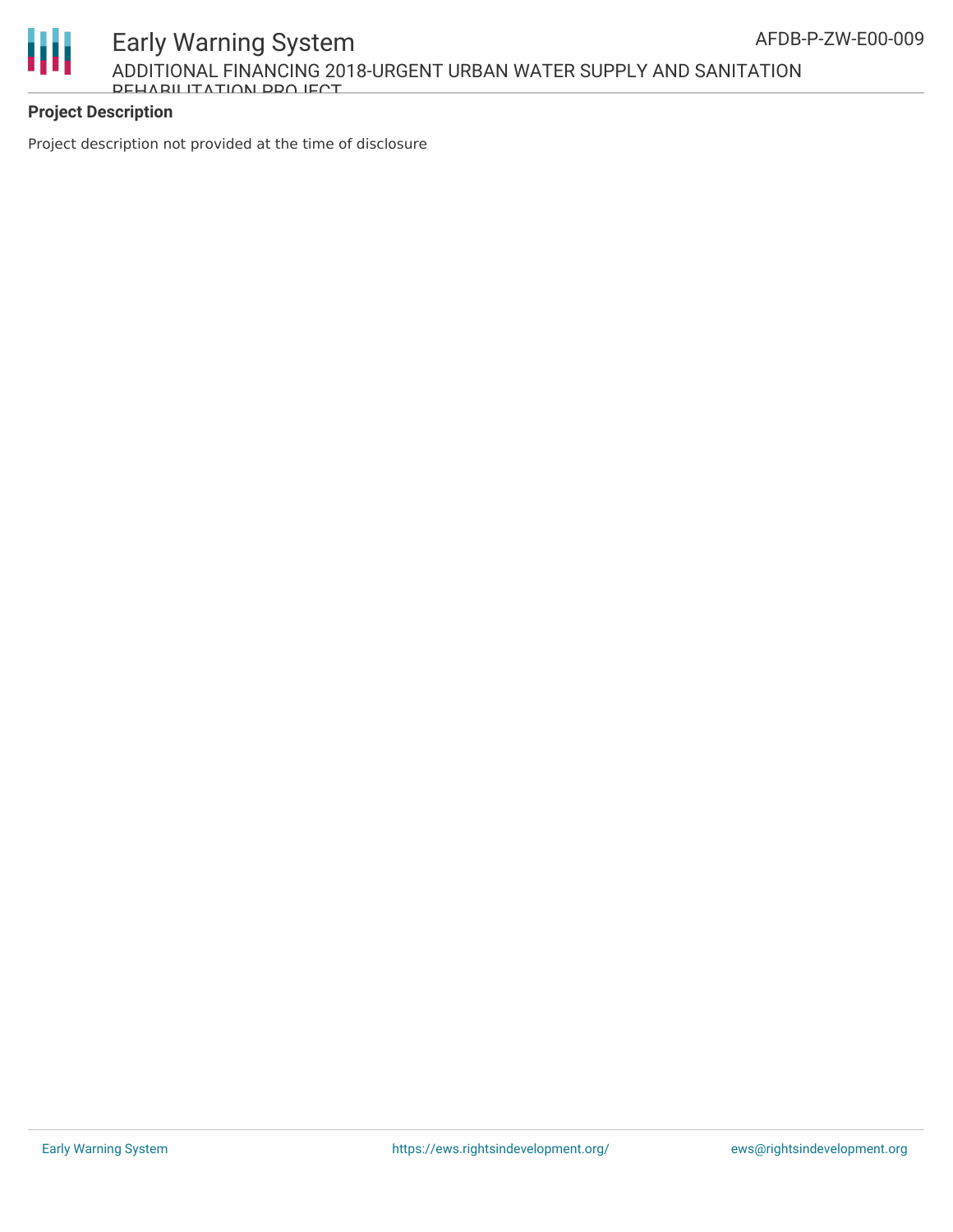

### **Investment Description**

African Development Bank (AFDB)

Finance source - Amount

Co-financier - USD 1,254,544

Delta - USD 8

Total - USD 1,254,552